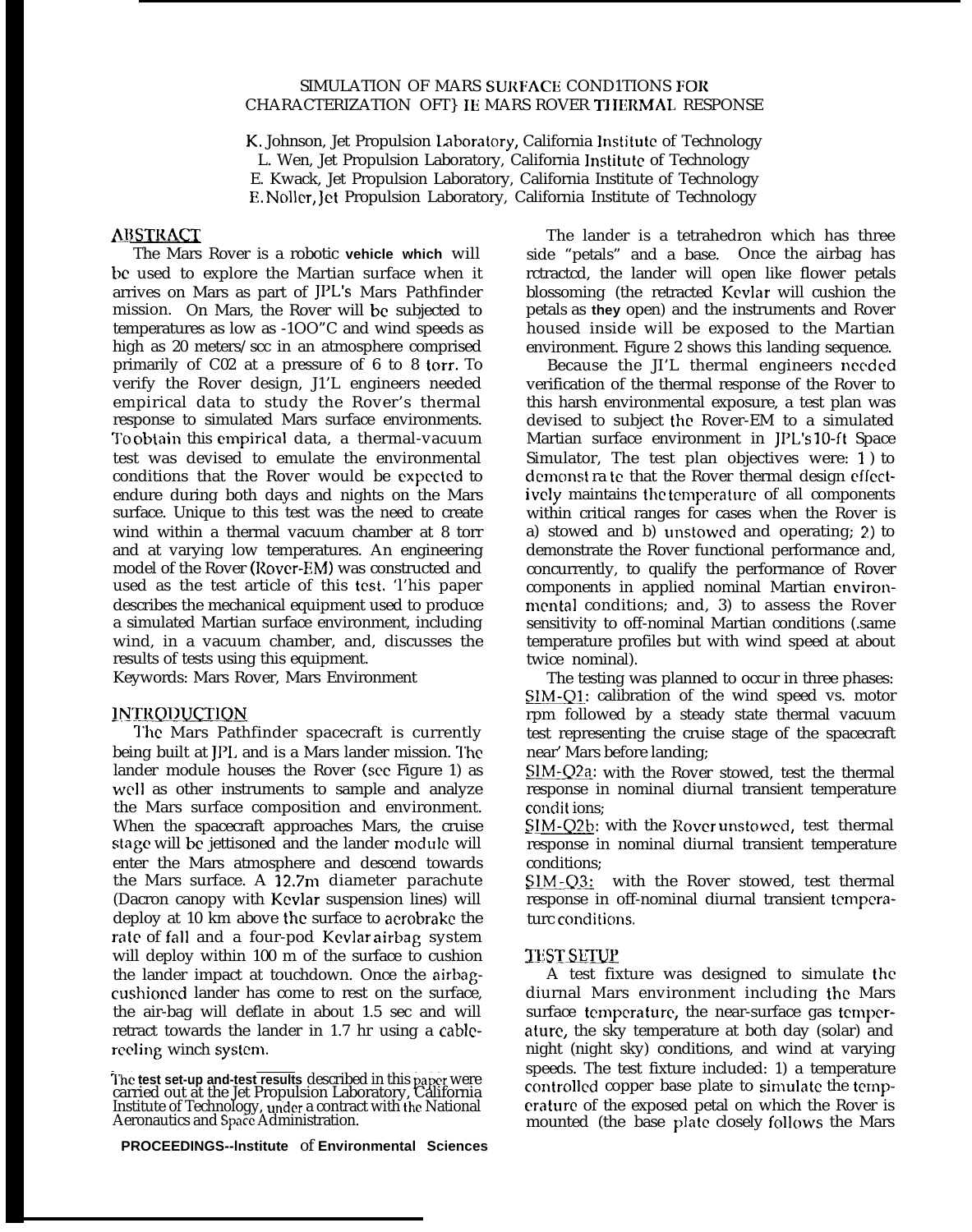ground temperature); 2) a tcmpcraiurc-controlled sky plate to simulate the diurnal sky temperature; 3) a wind generating machine to simulate wind at 6 m/see and 12 m/see; and, 4) a temperature controlled compensator plate to assist in controlling the temperature of the gas being drawn through the wind machine and blown towards the Rover-EM. Figure 3 schematically illustrates the test fixture. Figure 4 is a close-up photo of the test fixture with the Rover mounted in place. Details of the wind machine drive linkage arc dcscribcd below and are illustrated in Figure 5. A temperature-control]cd chamber wall and floor shroud system served to condition the 8 torr GN2 in the chamber to Marslikc tcmpcraturcs.

# WIND MACHINE DESCRIPTION

Creating wind in an 8 torr environment was a challenging undertaking. A motor-driven fan was sclected as the mechanism to generate the wind. An 8-blade, 762 mm (30") diameter stainless steel (SS) fan was driven by a three phase, 8-pole carbon brush,  $5$  IIp dc motor with a  $31.75$  mm  $(1.25)$  SS shaft. This motor was selected primarily because it was readily available at no cost. A magnetic sensor measured shaft rpm and a constant speed logic circuit was used to control motor speed up **to** 1600 rpm. To protect the motor from the cold temperaturcs and the low pressures of the simulated Mars environment, it was necessary to mount the motor inside a scaled canister [304.8 mm (1 2") II), 762 mm (30") long, with 381 mm (15") OD flanges on each end]. The cncloscd motor was cooled with a tcmpcrature-controlled GN2 gas stream fcd through a 12.7 mm (0.5") SS flexhosc directly into the motor frame then vented out the canister to atmosphere,

'1'hc motor drive linkage included a SS transition  $[31.75 \text{mm}/19.05 \text{mm}$   $(1.25\degree/0.75\degree)$ , a 19.05 mm (0.75") standard brass coupling, a 19.05 mm (0.75") SS water-cooled Ferrofluidics rotary seal, and a SS 19.05 mm/31,75 mm (0.75 "/1 .25") transition which linked directly to the fan hub. I.inkagcs were keyed and the keys on the transitions were able to bc tightened in place with a pair of set screws. The coupling also had onc set screw which locked the coupling to the shaft. Linkage details are shown in Figure 5.

TO ensure vibration-free operation, the canister was bolted securely to a 381 mm (15") OD, 24-hole flange which was welded to 152.4 mm (6") wide, 12.7 mm (0.5") thick aluminum crossbars and ccntcrcd at the horizontal centerline of the upstream side of a rigid structural frame [1650 mm (65") II **x** 1752 mm (69") W **x** 2032 mm (80") 11 fabricated from 101.6 mm (4") square aluminum bar stock. The fan was enclosed in a 813 mm (32") diameter SS shcctmctal housing which was **PROCEEDINGS— institute of Environmental Sciences**  swagcd down to a 559 mm (22") diameter at the wind discharge plane. A 559 mm (22") diameter, 12.7 mm (0.5") thick sheet of SS honeycomb with 6.35 mm (0.25") holes was attached at the discharge plane to direct the wind uniform] y towards the Rover-EM. A conical wind diffuser [838 mm (33") base diameter, 432 mm (17") long] was installed at the downstream cnd of the structural frame to distribute the circulating gases evenly and to minimize the possibility of back-flow buffeting of the wind against the Rover-EM. The Rover-EM was mounted on a temperature-controlled copper base plate and was centered in-line with the wind discharge plane facing the wind. A 2946 mm (9'-8") diameter mylar covered disk barrier frame was mounted above the structural frame to help keep the circulating gas contained in the lower portion of the vacuum chamber. Finally, a fan intake cone 686 mm (27") diameter swagcd to 381 mm (15") diamcler) was installed around the canister to help smooth and direct the intake gas flow stream to the the fan.

The wind speed calibration was done using a hot-wire anemometer which was an engineering model of the Mars Pathfinder Wind Sensor (ASI/MEI). Two reference plates (one gold foil surface and onc black paint surface) were installed as a back-up to the hot-wire anemometerto to provide a "sanity check" of the actual chamber conditions as WCII as to help with the evaluation of the heat transfer correlation calibrations. The reference plates were mounted above the rover solar panels, the gold plate followed by the black plate **(see** Figure 4).

## PRIMARY TEST EVENTS

The Rover-13M test was fraught with challenge, At almost every step in the test plan, the operators were faced with problems that required rapid remedial action. Equipment failures coupled with trial and error operator judgments made this test an unforgettable expcricncc. We learned that creating a simulation of a Martian surface environment is more difficult than onc might imagine.

The test began on the morning of  $10/22/95$ . The initial attempt at evacuation of the chamber with the axial compressor failed because at the onset of pumpdown, the primary chamber door o-ring was not seated properly. Four hours later, after reseating this o-ring, the pumpdown was started again but the chamber pressure leveled at about 4 x  $10<sup>2</sup>$ torr indicating a leak. A small Icak was found at the fcedthrough for the motor controls so the charnbcr was backfilled to ambient pressure with GN2 and this feedthrough flange was replaced with onc that was tested to bc non-leaking. When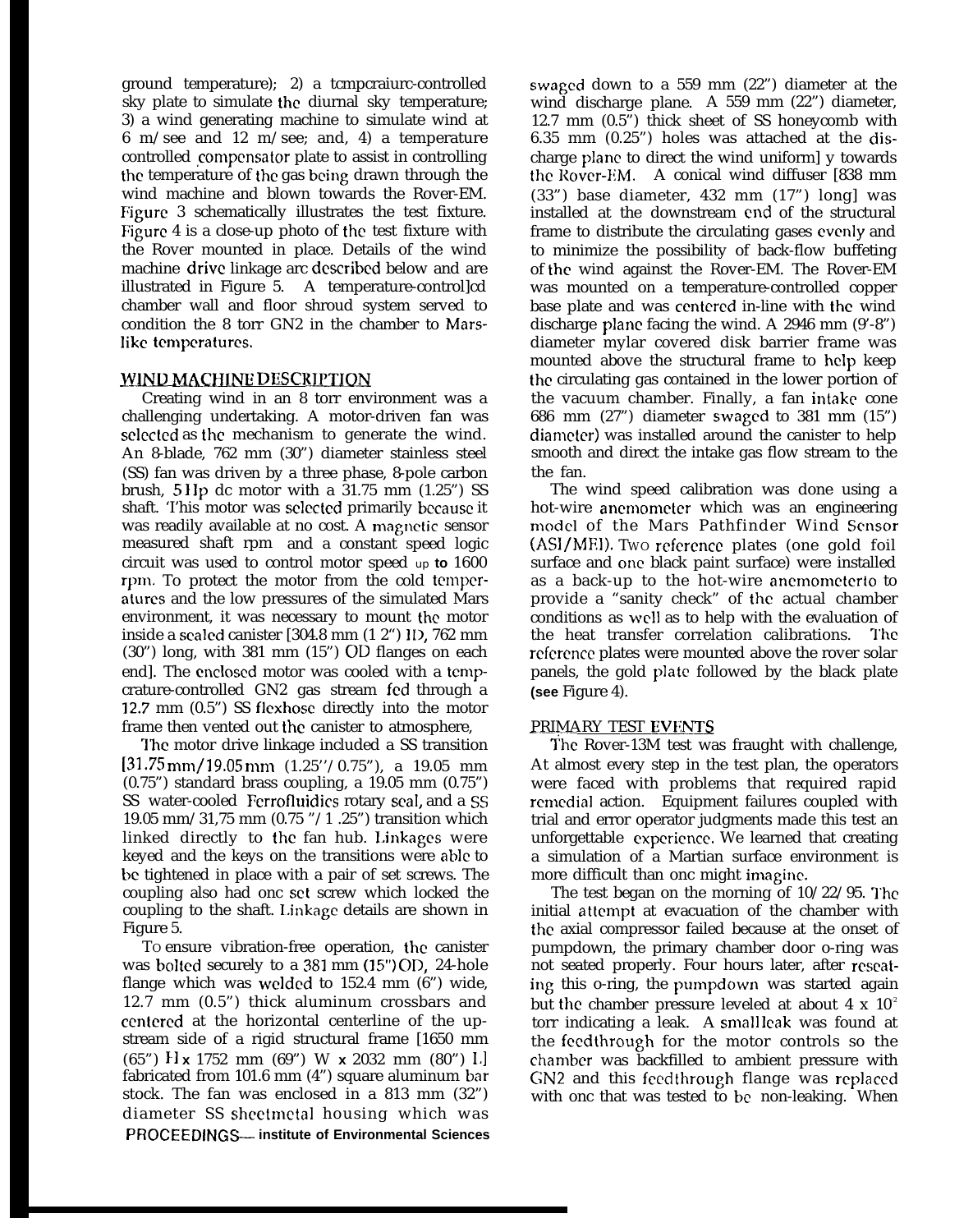the third purnpdown attempt started, the large vacuum valve which isolated the axial compressor would not open, so the pumpdown commenced with only **the mechanical roughing pumps, which added an additional** 45 minutes to the normal purnpdown time. Again, the chamber pressure Icvclcd at about  $4 \times 10^2$  torr. When the motor housing cooling gas flow was turned on, the chamber pressure rose quickly to about 0.2 torr, indicating a GN2 leak from the motor housing. It was decided that this leak would not interfere with the testing at 8 torr when motor cooling would bc required so the test was continued. Also, it was discovered at this point that the maximum achievable cooling gas flow rate to the motor housing was lower than expected and that a 0.25" flex hose attached to the motor housing was choking the flow.

Checkout of the other heat cxchangcr circuits comrncnccd. It was discovered that both solenoid valves controlling LN2 flow to the compensator plate were leaking and that the valve cluster nccdcd to be rcplaccd, This replacement was postponed until  $10/23$  AM. Other circuits were working properly.

With the motor housing cooling gas flowing, the motor was started so that the fcrrofluidic seal cooling water system could be checked out. It was observed that the ferrofluidic seal temperature was not being cooled because of a failure of the cooling water pump. A rcplaccmcnt cooling water bath was quickly plumbed in and this system worked properly.

Next, it was noticed that the video camera image was streaking. This corrected when the camera was warmed a few degrees. With all systems chcckcd out, the pumpdown was stopped, the chamber backfilled with GN2 to 8 torr and further test activity was postponed until the following morning.

SIM-Q1: The SIM-Q1 test began on 10/23 with a calibration of windspccd vs. motor rpm with the chamber at room temperature and pressure, At the beginning of the calibration, the motor speed was raised to 1600 rpm fairly rapidly and was operated at that speed for a period of about 15 minutes before it was noticed that the motor housing temperature had exceeded 40 "C ( a motor operation maximum). 7'o compensate for this overheated condition, the motor speed was reduced to 1200 rpm and the motor housing cooling gas temperature was lowered. About two hours were cxpcndcd performing the calibration but measurements were unsteady and the results inconclusive.

The Mars diurnal day test schedule made it necessary to procccd with the t cst plan wi thou t conclusive wind speed calibration data. It was decided to usc the reference plates for wind speed calibration. To simulate the near-Mars approach, all heat exchangers were cooled to -35 "C and kept at that tcmpcraturc until 2:00 AM on 10/24. The chamber pressure was lowered to  $\langle 1 \times 10^{-5}$  torr after fccdthrough plumbing connections to the canister were disconnected and capped to prevent GN2 leakage.

At 2:00 AM on 10/24, the chamber was backfilled to 8 torr with GN2 and the simulation of the diurnal tcmpcraturc profiles of the Martian surface and sky began, Tcmpcraturc adjustments were made to the wall and floor shrouds, the skyplatc, and the mounting plate (Martian surface). The compensator plate was operated intermittently until it was dccidcd that it had a minimal effect on the circulating gas temperature. The fan was turned on at 2:30 AM and set at 800 rprn. Around 7:00 AM, it was noticed that the fan was not turning even though the motor was still running and rpm mcasurcmcnts still registering. Shortly thereafter, a decision was made to abort the test and investigate the wind generation machine problcm. Subsequent analysis of Ferrofluidics seal and motor frame ternpcraturc data showed telltale major spikes in temperatures at about 6:30 AM. Directly thereafter the motor frame temperature dropped abrubtly. This data clearly indicates that the decoupling occurred at about 6:30 AM.

By 11:15 AM, the chamber had been warmed, backfilled and opened. When the canister cover flange was removed, it was observed that the entire canister interior was coated with carbon powder -- ostensibly from wear of the carbon brushes in the motor. Additionally, it was discovered that the coupling had decoupled and the coupling half nearest the Fcrrofluidics seal had moved forward on the Ferrofluidics shaft away from the motor. Figure 6 shows this coupling separation. This decoupling explains why the motor could still be turning while the fan was not. It also helps explain the abrupt temperature drop of the motor frame since there was no longer a load on the motor. The motor was removed and inspection of the brushes confirmed that they were badly worn. Figure 7 shows the condition of the brushes that were removed from the motor.

Ncw motor brushes were installed, a stainless steel collar was mounted on the Ferrofluidics shaft to limit the travel of the coupling to prevent a recurrence of the decoupling problem, all the carbon dust was cleaned from inside the canister and the motor linkage was reassembled and remounted inside the canister. Also, the 6,35 mm (0.25") flex hose feeding the cooling gas to the motor housing was replaced with a 12,7 mm (0.5") flcxhosc to

**PROCEEDINGS—institute of Environmental Sciences**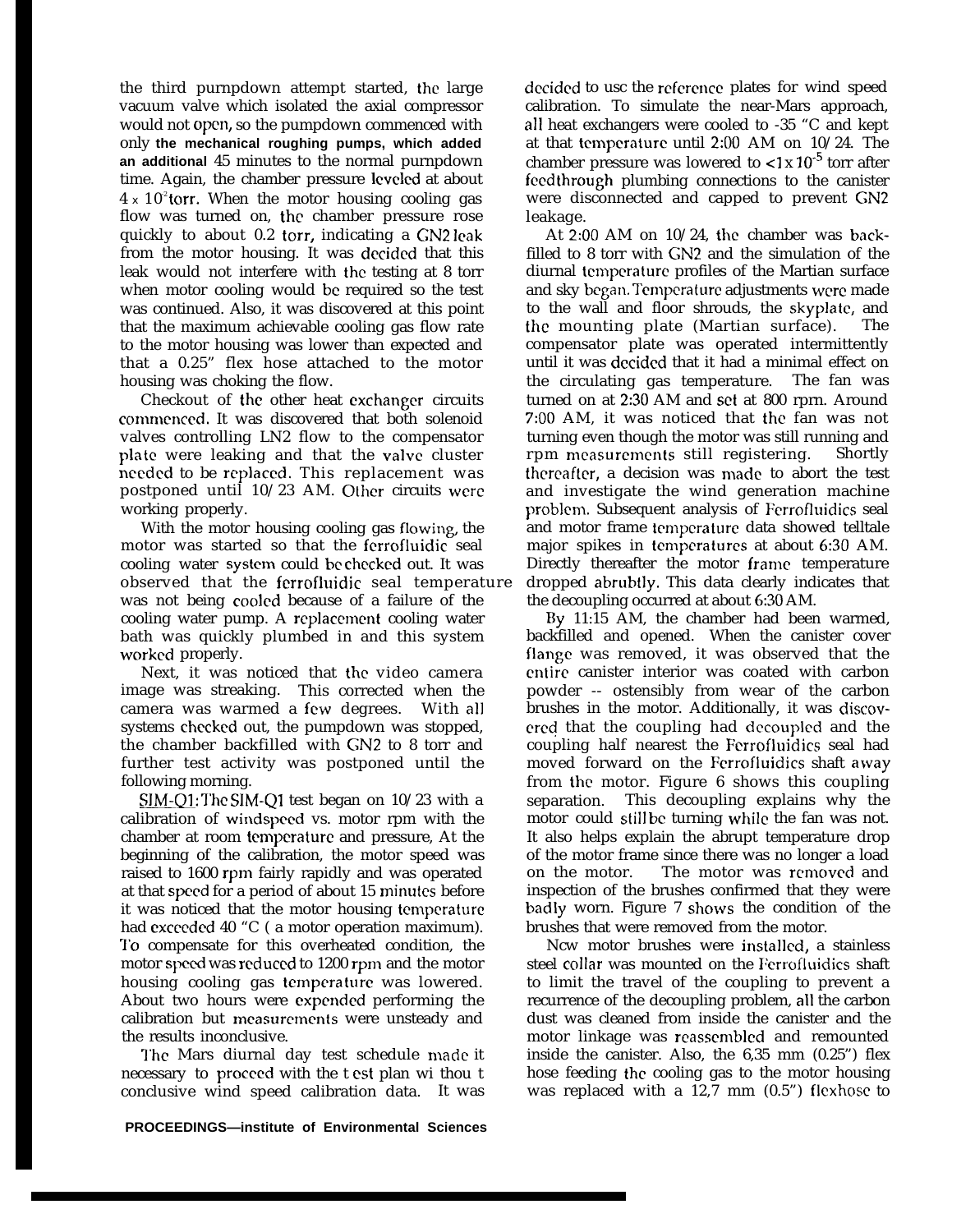allow an incrcascd flow of GN2 to the motor housing. *By* 9:15 PM all repairs had been complctcd and GN2 and water connections were remade in preparation for the continuation of the test. Pumpdown commenced again by 10:45 I'M. By midnight the chamber had been conditioned to 8 torr and resumption of the Martian temperature profiles began immediately thereafter.

SIM-Q2a; The fan was turned on and set at 500 rpm and kept at that speed until 8:00 AM on 10/25 when it was raised to 800 rpm. Wind speed calibration again was attempted using the ASI/MEI sensor, but again the results were very unstable and inconclusive. The wind machine continued to operate at 800 rpm until about 2:00 AM on  $10/26$ , when it failed again. Later investigation showed that again the failure was attributable to coupling separation and carbon brush deteriorization. lt was also observed that the Fcrrofluidics shaft near the coupling was badly worn presumably caused by excessive wear at the key/keyway interface. The SIM-Q2a portion of the test was concluded at about 1:30 PM on 10/26 **when the** Rover was unstowed.

SIM-Q2b: The testing of SIM-Q2b was to simulate the Rover operations after unstowing, i.c,, after stand-up from the petal. Because of the wind machine failure, the entire SIM-Q2b testing was conducted under no-wind conditions and was concluded at 8:15 AM on 10/28.

SIM-Q3; Since the purpose of the S1 M-Q3 test was to study the thermal response of the Rover-EM at higher windspeeds, SIM-Q3 was cancelled since the wind machine had failed.

### **TEST RESULTS**

The prescribed nominal Martian sky temperature profile for SIM-Q2a is given in Figure 8a and profiles for the surface and surrounding environment arc given in Figure 9a. Measured profiles for the sky and for the surface/surrounding environment are shown in Figures 8b and 9b.

The prescribed nominal Martian sky temperaturc profile for SIM-Q2b is given in Figure 10a and profiles for the surface and surrounding environment arc given in Figure 11a. Measured profiles for the sky and for the surface/surrounding environment arc shown in Figures 10b and 1 1b.

1 t can be seen that dcspi te the many problems that were cncountcrcd during the Rover-EM test, the Mars environ mental conditions were simulated fairly well. What was lost because of the wind machine failure was an accurate approximation of the heat transfer coefficients of the various windcxposcd Rover surfaces and components. IIowevcr, since both wind and no-wind conditions existed during the test, enough data was gathered to allow **PROCEEDINGS—!nstitute of Environmental Sciences**

the thermal engineers to conclude that the Rover-EM can adequately withstand the prcdictcd worst case scenario Martian environmental conditions.

### CONCLUSIONS

Simulation of the Mars surface environment, especially wind, is difficult to attain. Generating wind in a partial vacuum requires careful selection of the motor and design of the drive train Iinkagc. Wc used a motor with carbon brushes instead of a brushless motor, primarily bccausc this motor was available without cost. Also, using GN2 instead of air to cool the motor probably contributed to the rapid carbon brush wear, The GN2 probably served to embrittle the carbon by drying it out and conscqucntly increasing the wear rate. Also, it has been suggested that the carbon brush interface with the motor commutator may require air to establish a lubricating 02 or C02 plasma layer bctwccn the brushes and the commutator to limit rapid wear of the brushes. The effects of thermal cycling on the linkage elements need to bc better understood so that linkage fasteners (set screw, etc.) can be designed against failure.

If there is a future requirement for creating wind at similar low temperature and pressure conditions, it is rccommcndcd to use a brushlcss motor, to cool the motor with air, to bc doubly certain that the canister seals are all leak tight before chamber evacuation, and to more adequately secure all components in the drive train against slippage and failure.

Even though the equipment and operators were very challenged during this test, and problems abounded, the outcome of the test was relatively positive. The thermal engineers obtained useful empirical data, enough so that they were able to verify that the thermal design of the Rover-EM was cffcctivc in maintaining critical components within acceptable temperature bounds.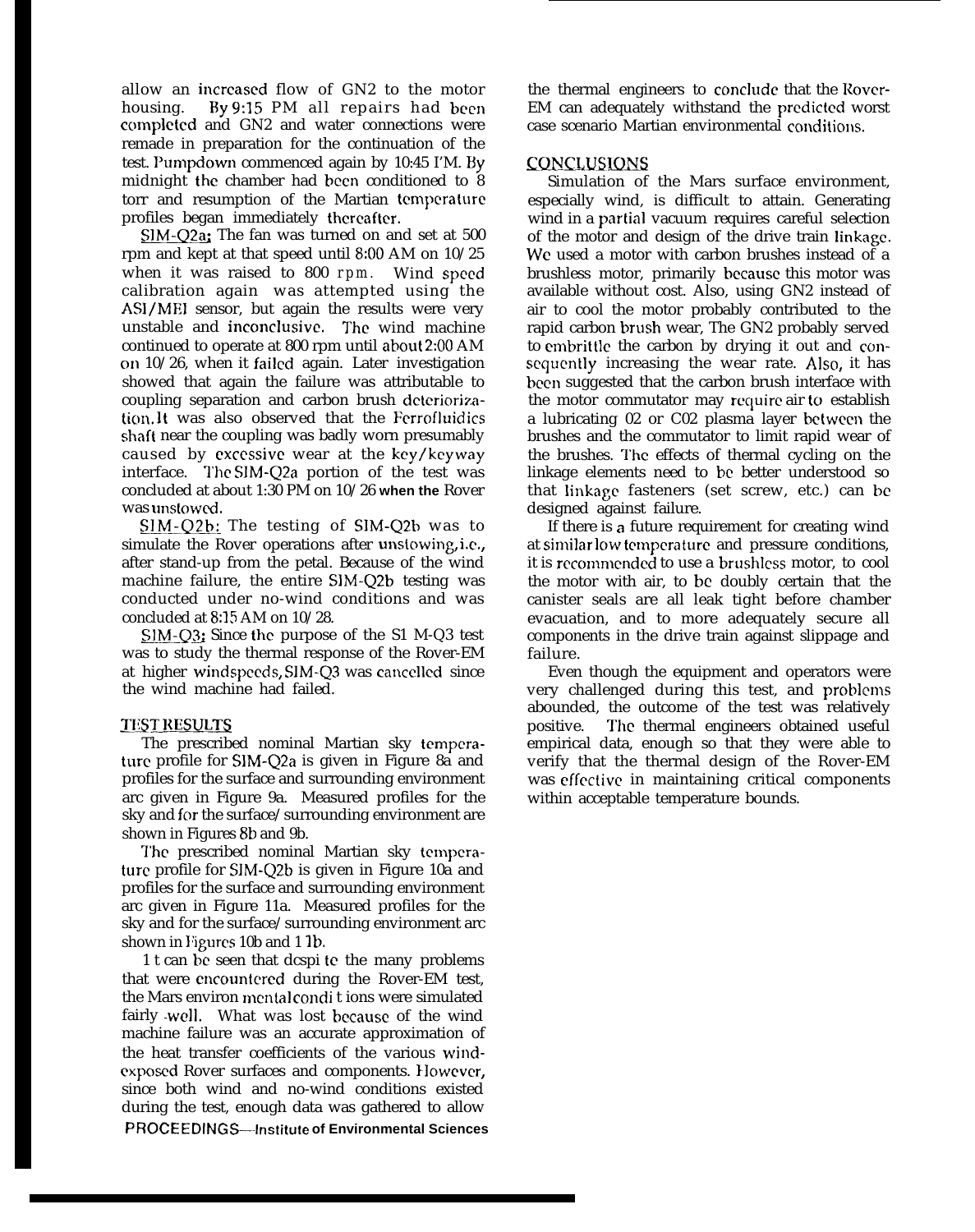

Figure 1a. Schematic of the Mars Rover



Figure 1b. Photograph of the Mars Rover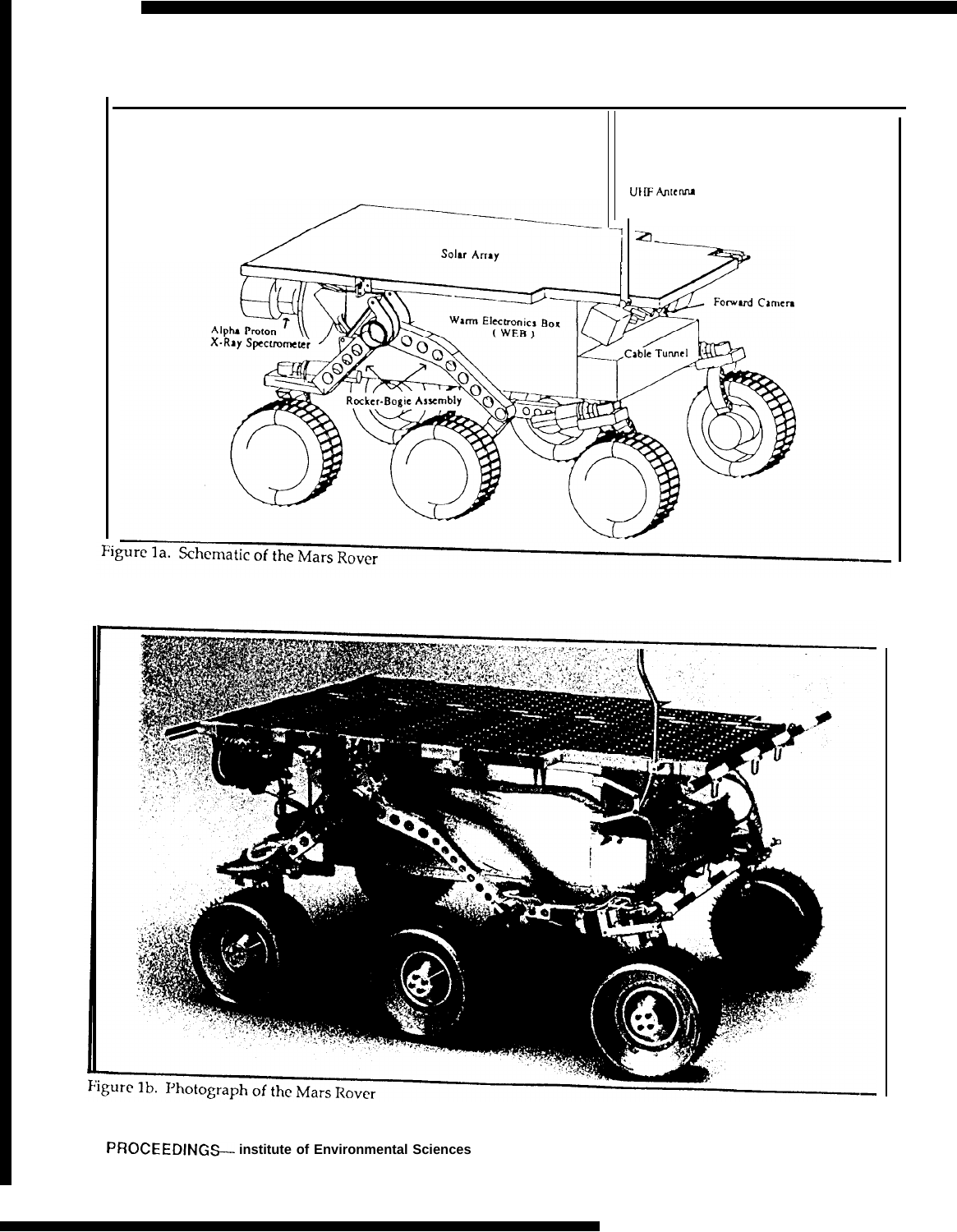

Figure 2. Mars Pathfinder Landing Sequence

**PROCEEDINGS\_\_ institute of Environmental Sciences**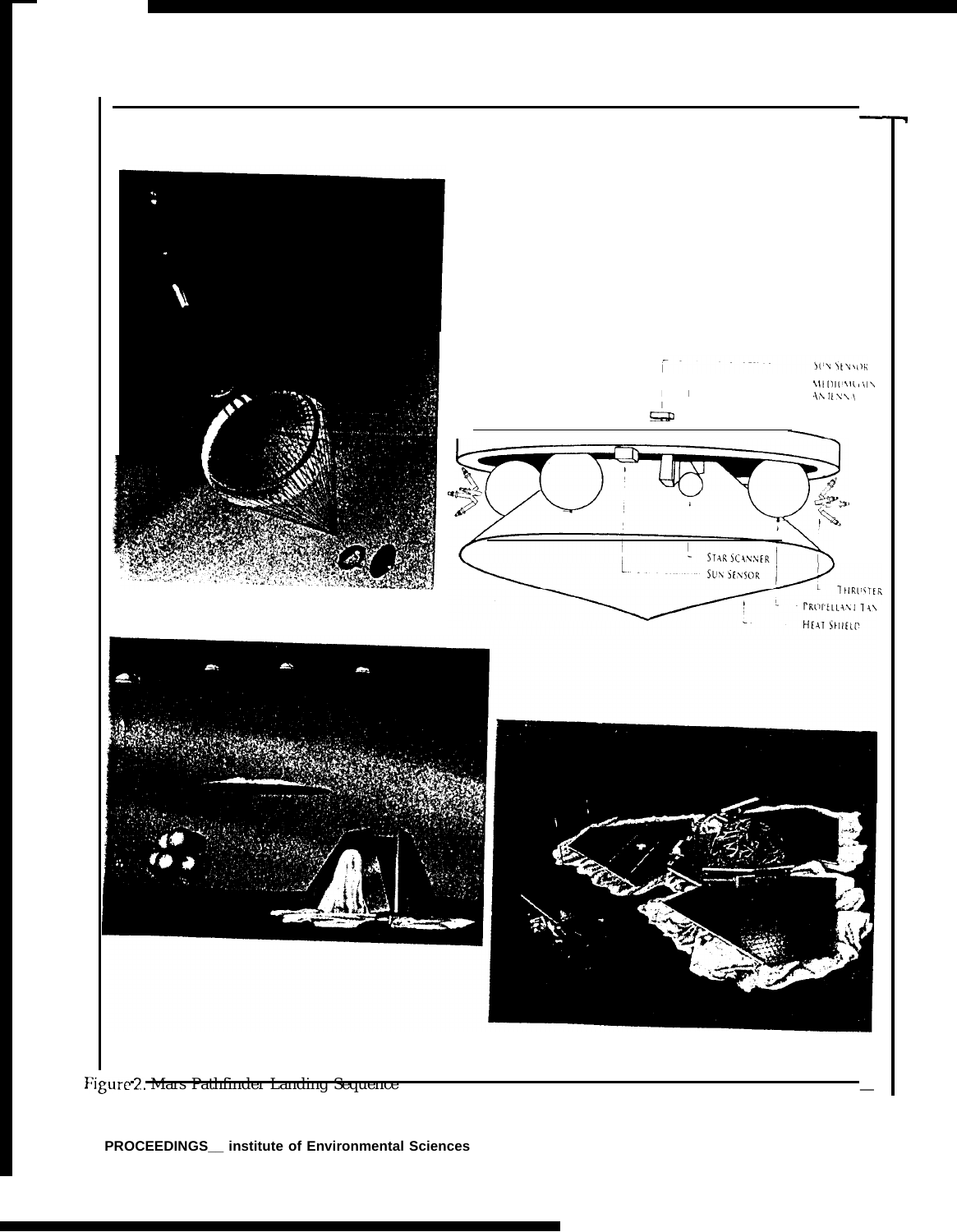

Figure 3. Mars Surface Wind Generation System



Figure 4. Photograph of Mars Rover Test Set-up

PROCEEDINGS---Institute of Environmental Sciences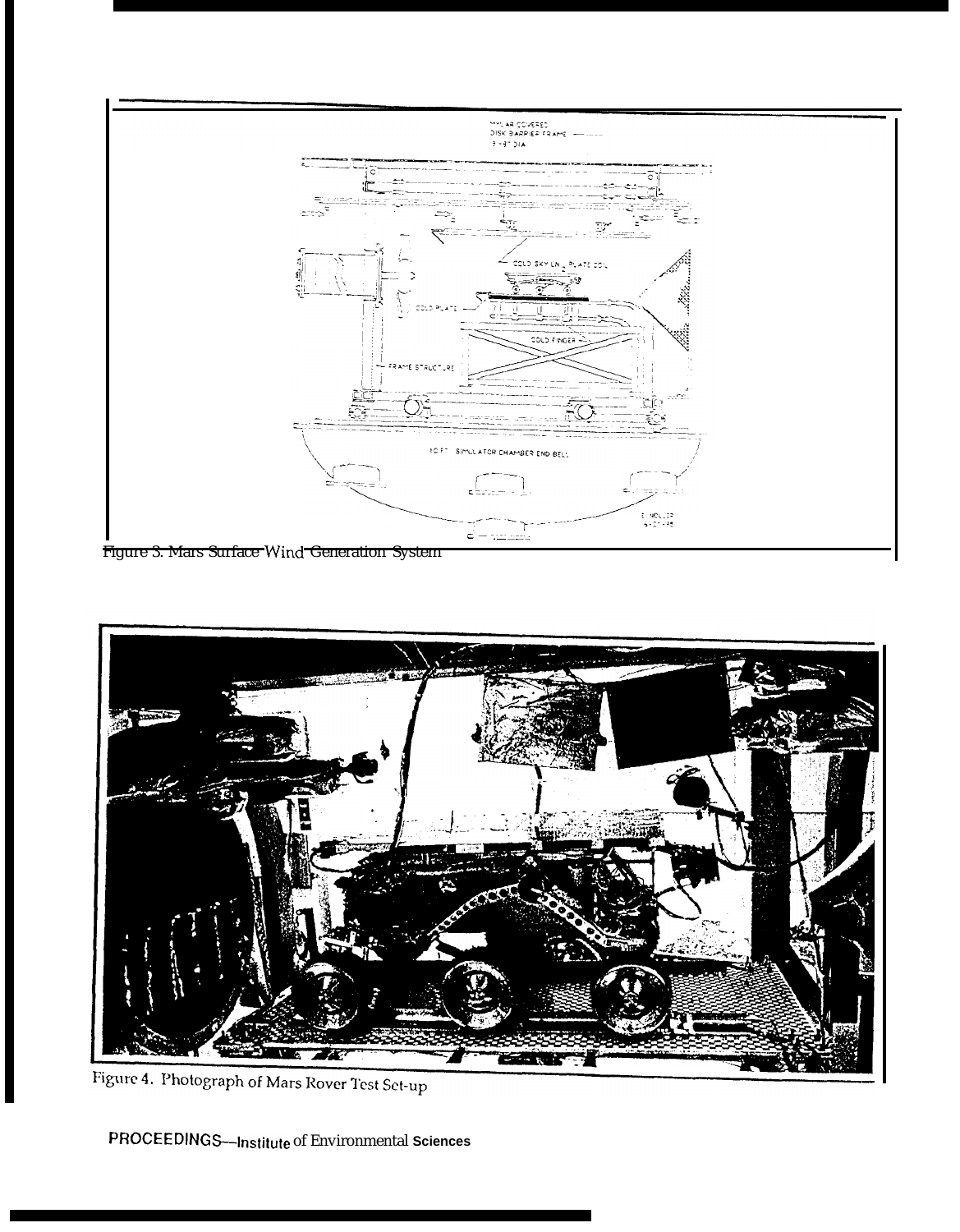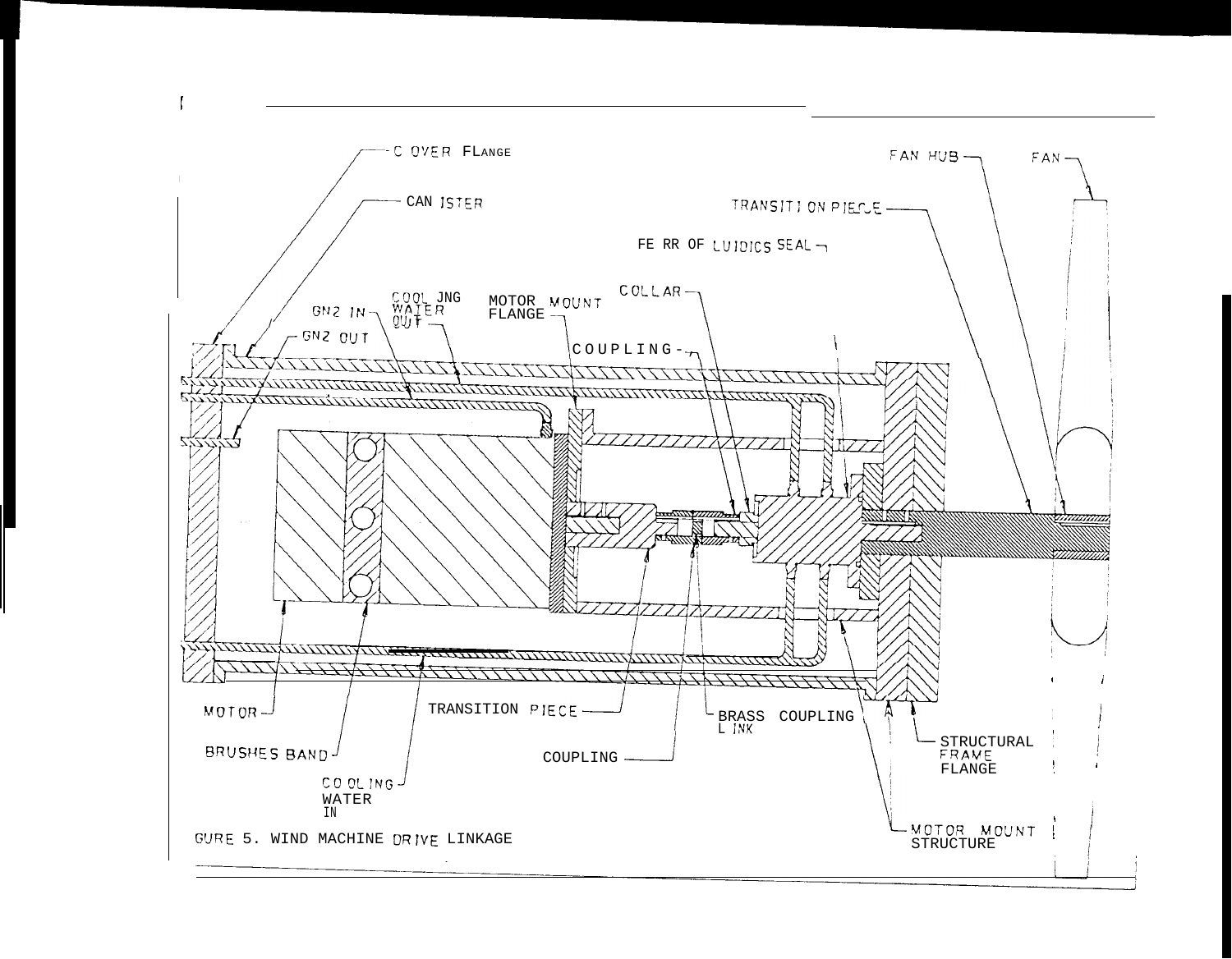



-<br><del>,**ure 7.** I'</del>hotograph <del>Showing Worn Carbon </del>Brushes<del>-</del>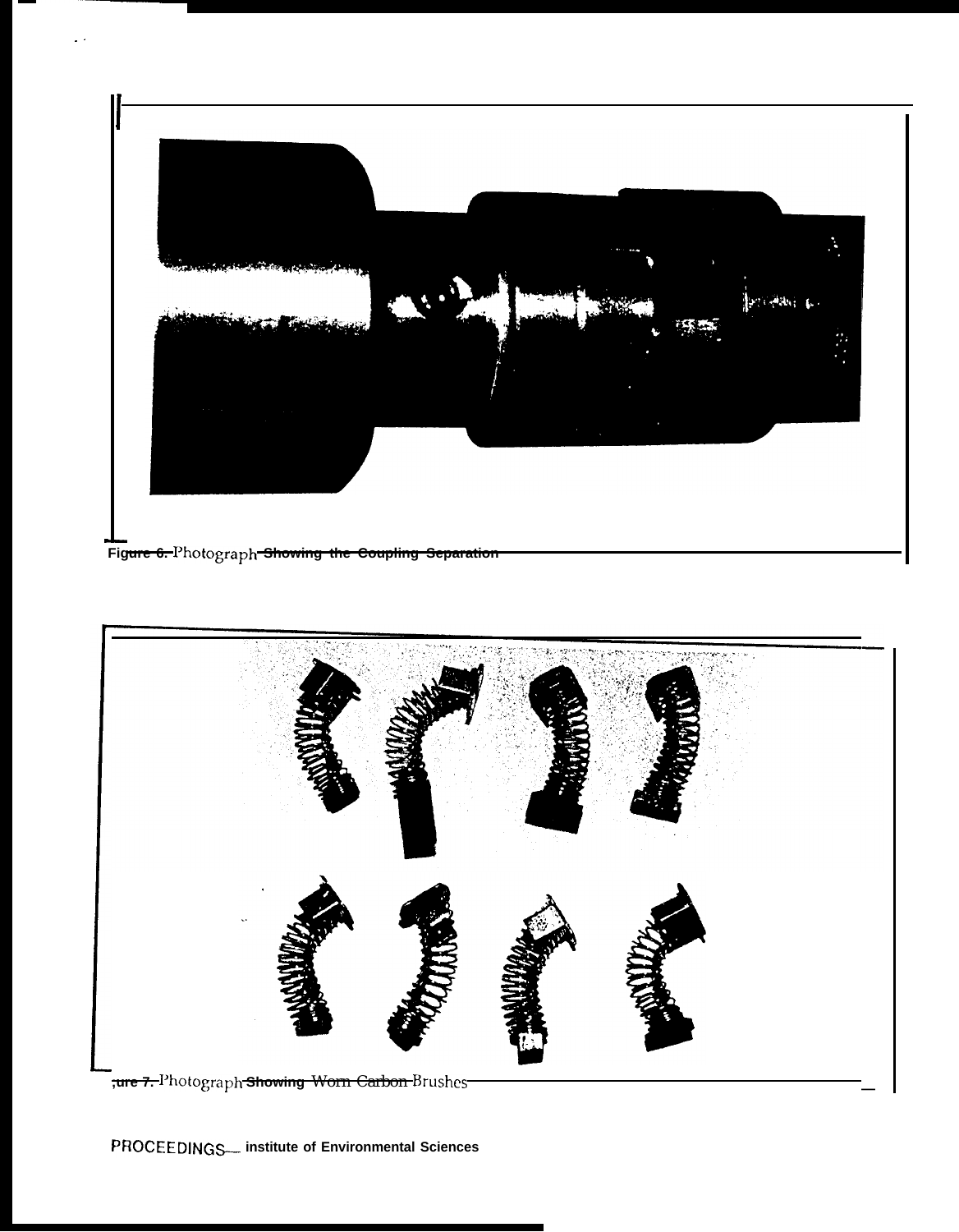



PROCEEDINGS-Institute of Environmental sciences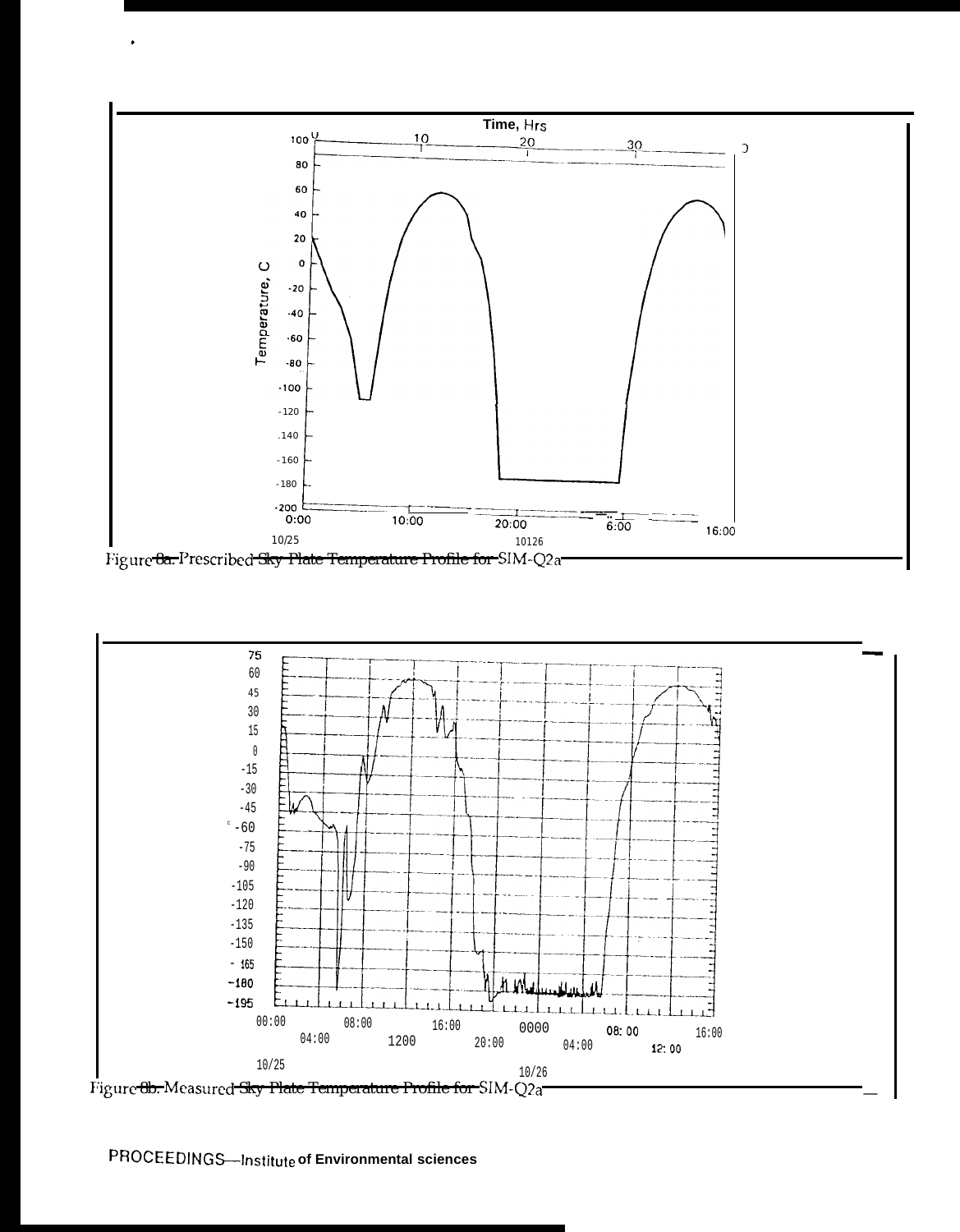

Figure 9a. Prescribed Mars Environmental Temperature Profiles for SIM-Q2a



Figure9b. Measured Mars Environmental Temperature Profiles for SIM-Q2a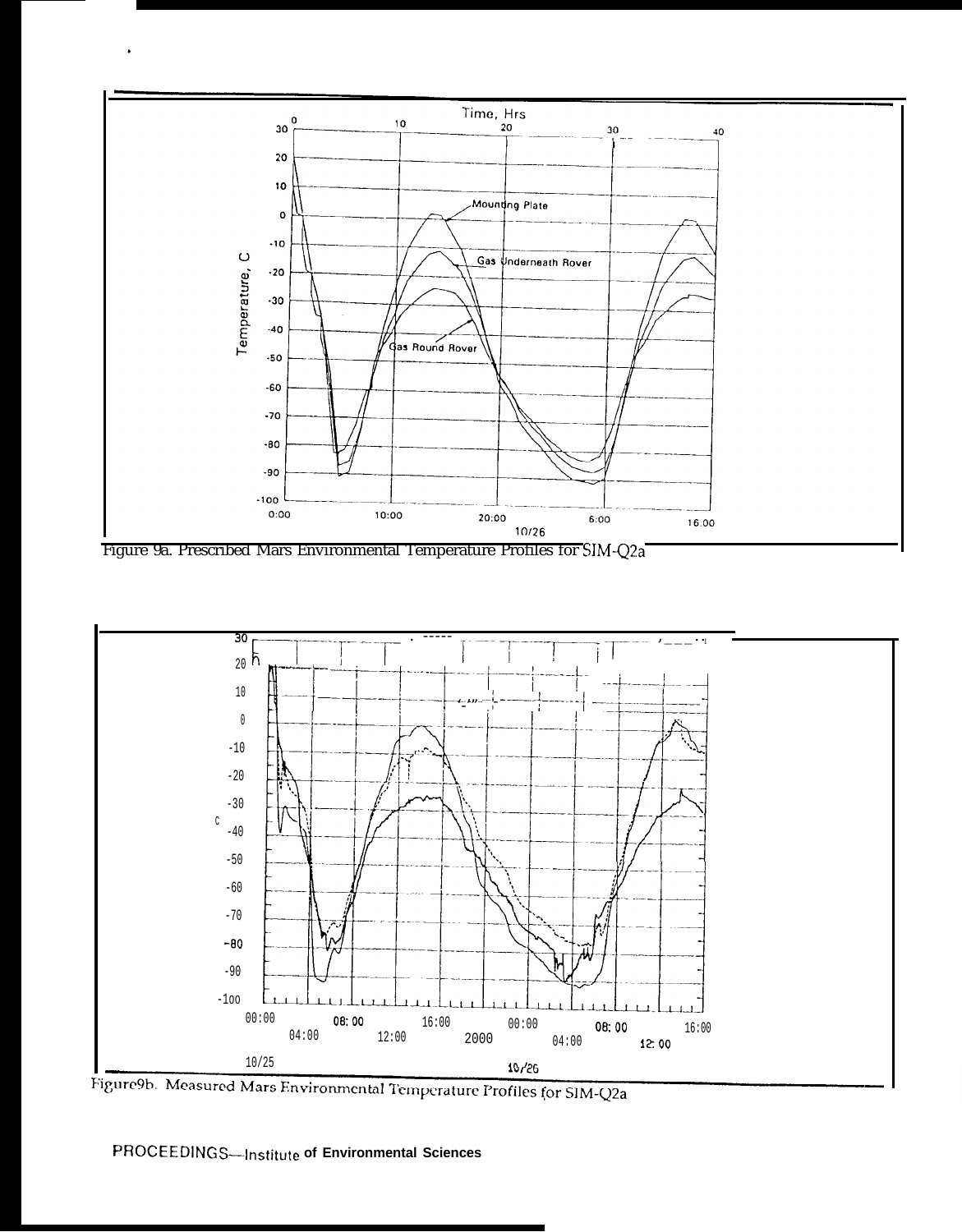

Figure10a. Prescribed Sky Plate Temperature Profile for SIM-Q2b



Figure 10b. Measured Sky Plate Temperature Profile for SIM-Q2b